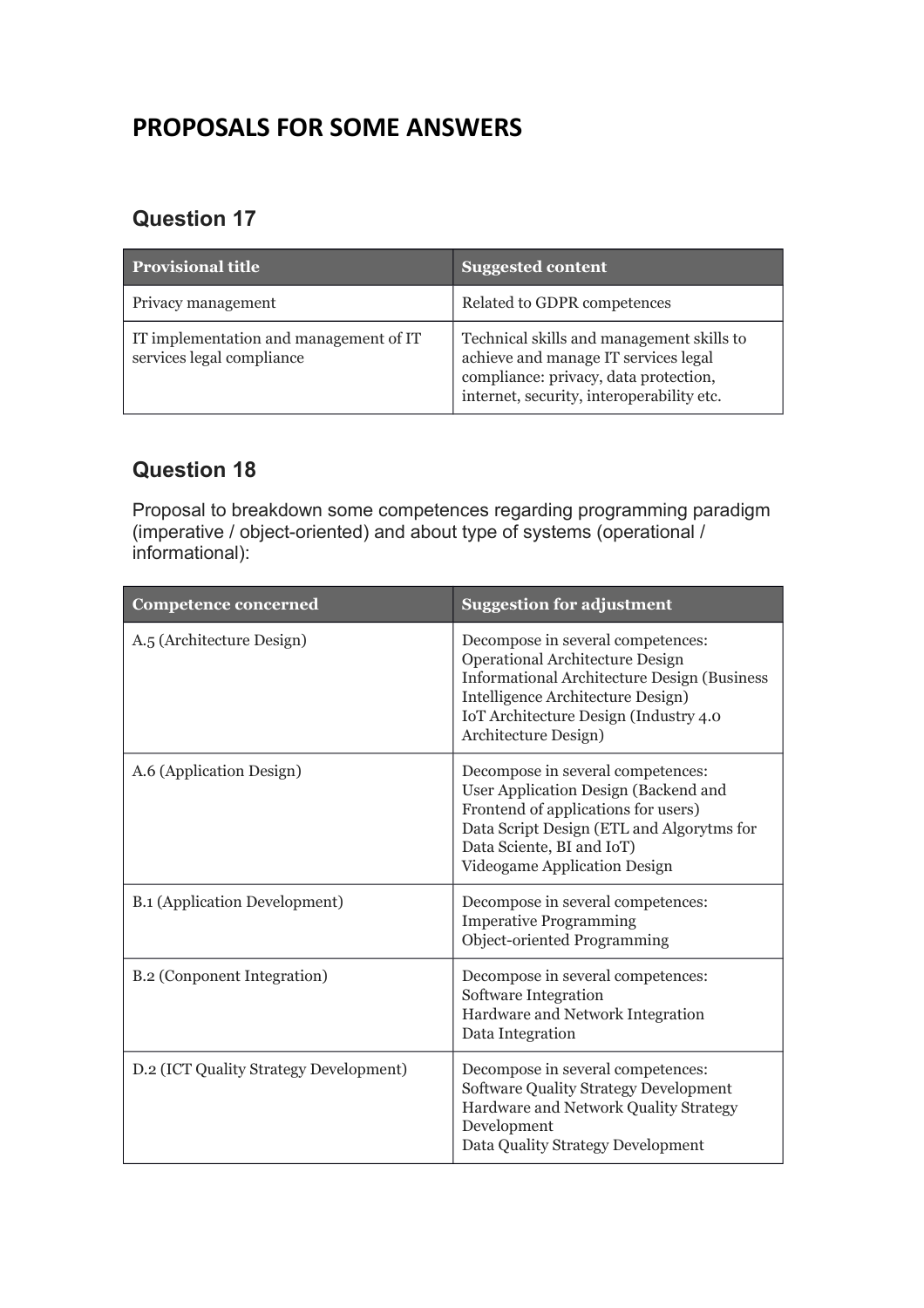#### **Question 19**

- Add professional ethics aspect in the definition of competences with proficiency levels (dimension 3) 3 and 4 (EQF level 6 and EQF level 7)
- Add kowledge of legal regulation of IT activities and services in the definition of competences with proficiency levels (dimension 3) 3 and 4 (EQF level 6 and EQF level 7)
- Add some reference to the knowledge and management of regulated professional activities. In europe this scenario can be diferent depending of each country, so it should be considered in a general way in the professional practice definition.

#### **Question 23**

According to the 17, 18 and 19 answers.

#### **Question 24**

| <b>Trends observed</b>                                                            | <b>Further comments</b>                                                    |
|-----------------------------------------------------------------------------------|----------------------------------------------------------------------------|
| Blockchain and Distributed Ledger<br>Technologies (DLT)                           |                                                                            |
| <b>Business Intelligence</b>                                                      |                                                                            |
| Data Science: BigData analyse and<br>management                                   |                                                                            |
| Video Games                                                                       |                                                                            |
| Internet of Things (Industry 4.0 / Smart-X)                                       | Devices, software, architectures<br>Design, implementation and management. |
| Cyber-Physical Systems design,<br>implementation and management (Industry<br>4.0) |                                                                            |